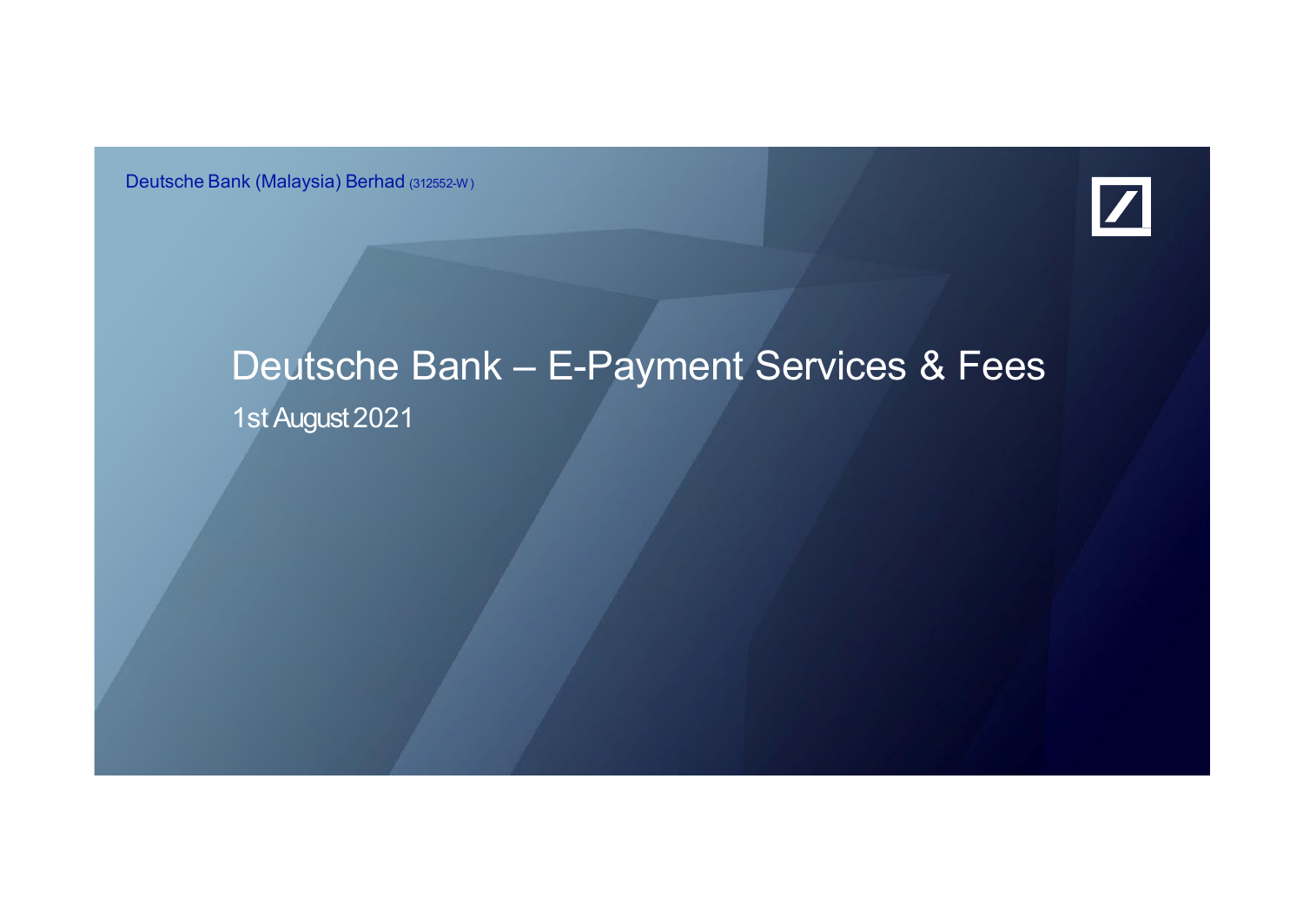

#### (1) Individuals – Internal Funds Transfer

| <b>No</b> | <b>Items</b>                                                                                                                                                                                                                                                             | <b>Channels</b>  |                       |               |                                     |  |
|-----------|--------------------------------------------------------------------------------------------------------------------------------------------------------------------------------------------------------------------------------------------------------------------------|------------------|-----------------------|---------------|-------------------------------------|--|
|           |                                                                                                                                                                                                                                                                          | Internet banking | <b>Mobile banking</b> | <b>ATM</b>    | <b>Over-the-counter</b><br>(OTC)    |  |
| (1)       | Fees and Charges (RM per transaction)                                                                                                                                                                                                                                    | Not Available    | Not Available         | Not Available | Waived                              |  |
| (2)       | Daily transaction limit (RM per day)                                                                                                                                                                                                                                     | Not Available    | Not Available         | Not Available | No limit                            |  |
| (3)       | Payment reference<br>Availibility of payers' names and payment references in<br>beneficiaries' bank statement<br>(i)<br>payment references in payers' bank statement<br>(ii)<br>Availibility of beneficiaries' names and payment<br>references in payers' bank statement | Not Available    | Not Available         | Not Available | Yes<br>Yes                          |  |
| (4)       | <b>Operating hours</b>                                                                                                                                                                                                                                                   | Not Available    | Not Available         | Not Available | Banking hours<br>(9.30am to 4.00pm) |  |
| (5)       | <b>Crediting time</b><br>Monday - Friday<br>(i)<br>(ii)<br>Non-business days                                                                                                                                                                                             | Not Available    | Not Available         | Not Available | Immediate<br>Not Available          |  |
| (6)       | <b>Refund time</b>                                                                                                                                                                                                                                                       | Not Available    | Not Available         | Not Available | Immediate                           |  |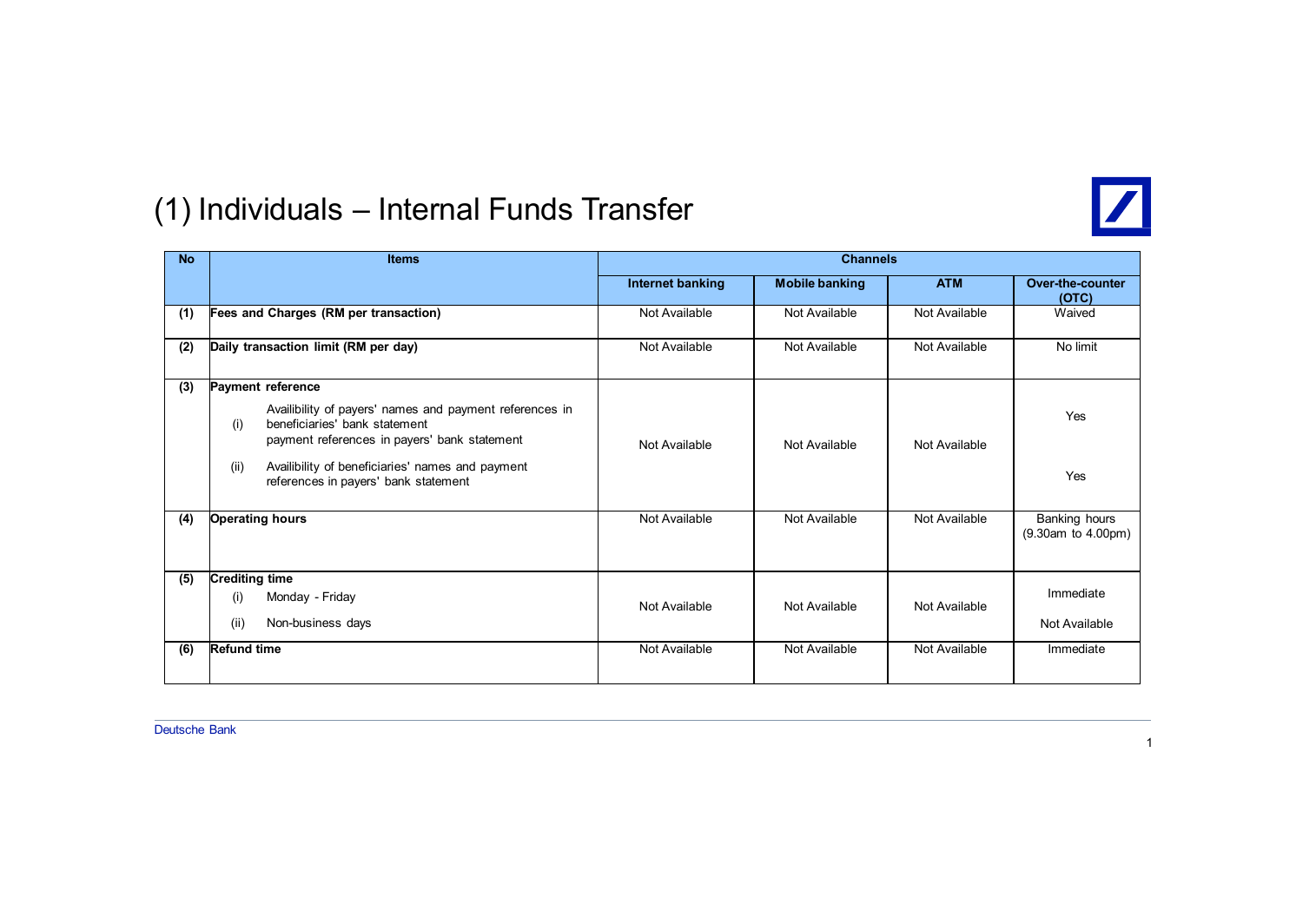

#### (1) Individuals – Interbank GIRO (IBG)

| <b>No</b> | <b>Items</b>                                                                                                                                                                                                                                                             | <b>Channels</b>                                                                                                                                                                                                   |                       |               |                                                       |  |
|-----------|--------------------------------------------------------------------------------------------------------------------------------------------------------------------------------------------------------------------------------------------------------------------------|-------------------------------------------------------------------------------------------------------------------------------------------------------------------------------------------------------------------|-----------------------|---------------|-------------------------------------------------------|--|
|           |                                                                                                                                                                                                                                                                          | Internet banking                                                                                                                                                                                                  | <b>Mobile banking</b> | <b>ATM</b>    | Over-the-counter (OTC) <sup>1</sup>                   |  |
| (1)       | Fees and Charges (RM per transaction)                                                                                                                                                                                                                                    | Not Available                                                                                                                                                                                                     | Not Available         | Not Available | $10$ sen                                              |  |
| (2)       | Daily transaction limit (RM per day)                                                                                                                                                                                                                                     | Not Available                                                                                                                                                                                                     | Not Available         | Not Available | RM1mil per transaction and<br>there is no daily limit |  |
| (3)       | Payment reference<br>Availibility of payers' names and payment references in beneficiaries' bank<br>(i)<br>statement<br>payment references in payers' bank statement<br>Availibility of beneficiaries' names and payment references in payers' bank<br>(ii)<br>statement | Not Available                                                                                                                                                                                                     | Not Available         | Not Available | Yes<br>Yes                                            |  |
| (4)       | <b>Future-dated payments</b>                                                                                                                                                                                                                                             | Not Available                                                                                                                                                                                                     | Not Available         | Not Available | Available                                             |  |
| (5)       | <b>Operating hours</b>                                                                                                                                                                                                                                                   | Not Available                                                                                                                                                                                                     | Not Available         | Not Available | Banking hours (9.30am to<br>4.00pm) on Business Day   |  |
|           |                                                                                                                                                                                                                                                                          |                                                                                                                                                                                                                   | For all channels      |               |                                                       |  |
| (6)       | <b>Crediting time</b><br>Monday - Friday<br>(i)<br>Before 5.00am<br>5.01am-8.00 am<br>8.01am-11.00am<br>11.01am-2.00pm<br>2.01pm-5.00pm<br>After 5.00pm<br>Non-business days<br>(ii)                                                                                     | **Note this is referring to crediting time for incoming Giro under normal circumstances<br>By 11:00 AM<br>By 2:00 PM<br>By 5:00 PM<br>By 8:20 PM<br>By 11:00 PM<br>By 11:00 AM<br>Next Business Day - by 11:00 AM |                       |               |                                                       |  |
| (7)       | <b>Refund time</b><br>Monday - Friday<br>Before 5.00am<br>5.01am-8.00 am<br>8.01am-11.00am<br>11.01am-2.00pm<br>2.01pm-5.00pm<br>After 5.00pm                                                                                                                            | By 5:00 PM<br>By 8:20 PM<br>By 11:00 PM<br>By 11:00 am, next Business Day<br>By 11:00 am, next Business Day<br>By 5:00 PM                                                                                         |                       |               |                                                       |  |

Deutsche Bank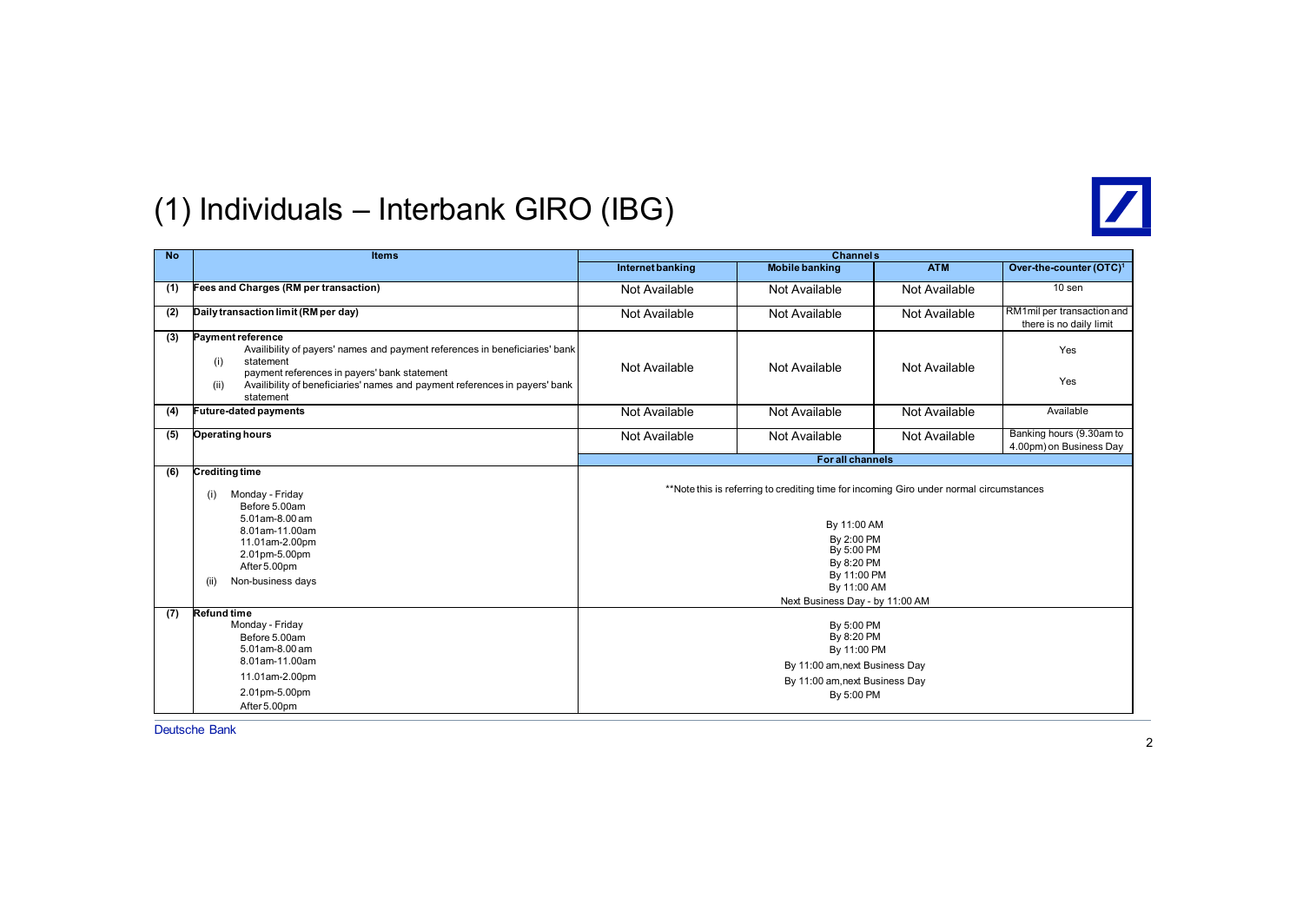

### (1) Individuals – DuitNow

| <b>No</b> | <b>Items</b>                          | <b>Channels</b>  |                       |               |                                     |  |
|-----------|---------------------------------------|------------------|-----------------------|---------------|-------------------------------------|--|
|           |                                       | Internet banking | <b>Mobile banking</b> | <b>ATM</b>    | Over-the-counter (OTC) <sup>1</sup> |  |
| (1)       | Fees and Charges (RM per transaction) | Not Available    | Not Available         | Not Available | Not Available                       |  |

 $\sim$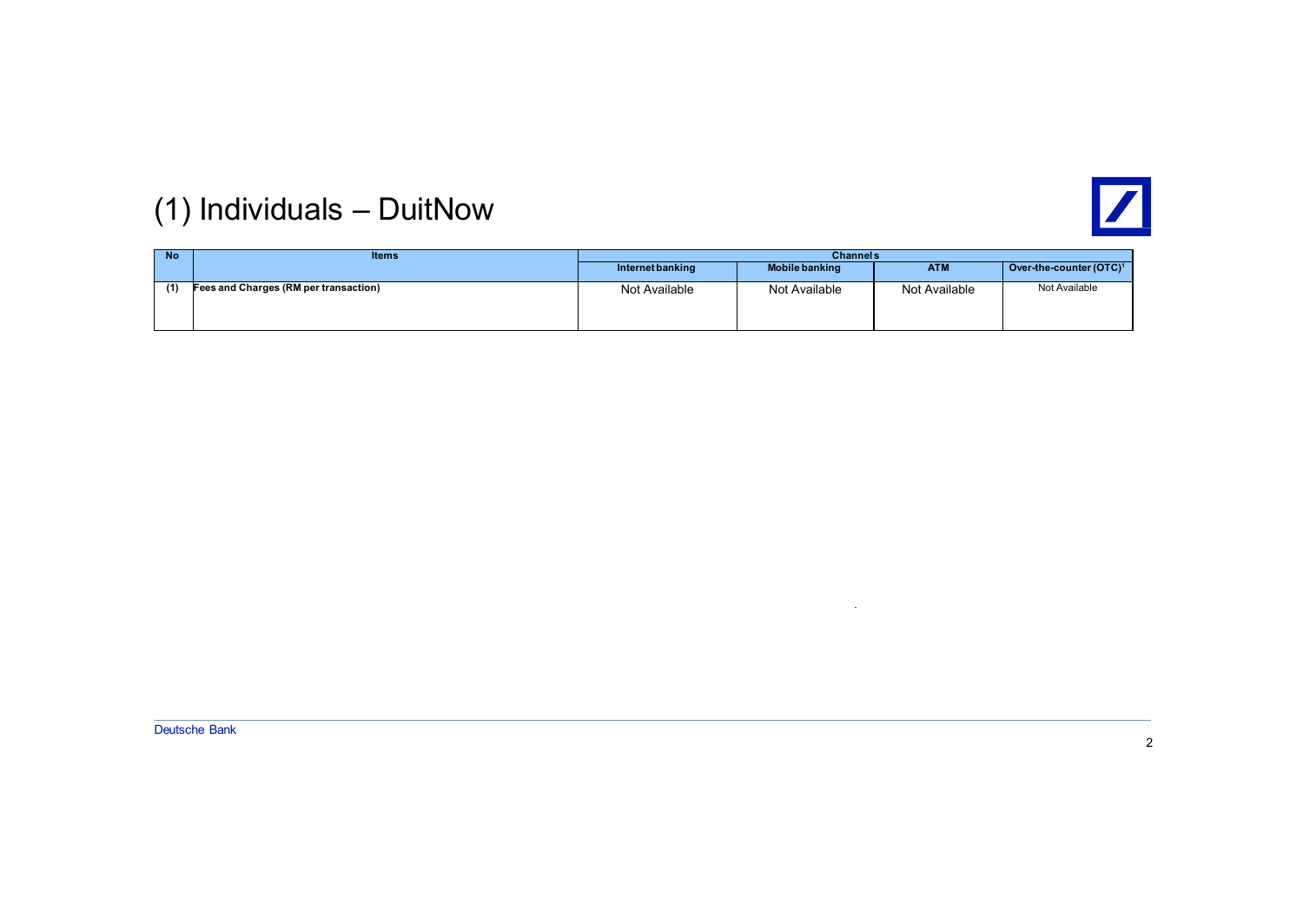#### (1) Individuals – Instant Interbank Funds Transfer (IBFT)



| <b>No</b> | <b>Items</b>                                                                                                                                                                                                                                                                       | <b>Channels</b>  |                       |               |
|-----------|------------------------------------------------------------------------------------------------------------------------------------------------------------------------------------------------------------------------------------------------------------------------------------|------------------|-----------------------|---------------|
|           |                                                                                                                                                                                                                                                                                    | Internet banking | <b>Mobile banking</b> | <b>ATM</b>    |
| (1)       | Fees and Charges (RM per transaction)                                                                                                                                                                                                                                              | Not Available    | Not Available         | Not Available |
| (2)       | Daily transaction limit (RM per day)                                                                                                                                                                                                                                               | Not Available    | Not Available         | Not Available |
| (3)       | <b>Payment</b><br>reference<br>Availability of payers' names and payment references in beneficiaries' bank<br>(i)<br>statement<br>payment references in payers' bank statement<br>Availibility of beneficiaries' names and payment references in payers'<br>(ii)<br>bank statement | Not Available    | Not Available         | Not Available |
| (4)       | <b>Operating hours</b>                                                                                                                                                                                                                                                             | Not Available    | Not Available         | Not Available |
| (5)       | <b>Crediting time</b>                                                                                                                                                                                                                                                              |                  |                       |               |
|           | Monday - Friday<br>(i)                                                                                                                                                                                                                                                             | Not Available    | Not Available         | Not Available |
|           | Non-business days<br>(ii)                                                                                                                                                                                                                                                          |                  |                       |               |
| (6)       | <b>Refund time</b>                                                                                                                                                                                                                                                                 | Not Available    | Not Available         | Not Available |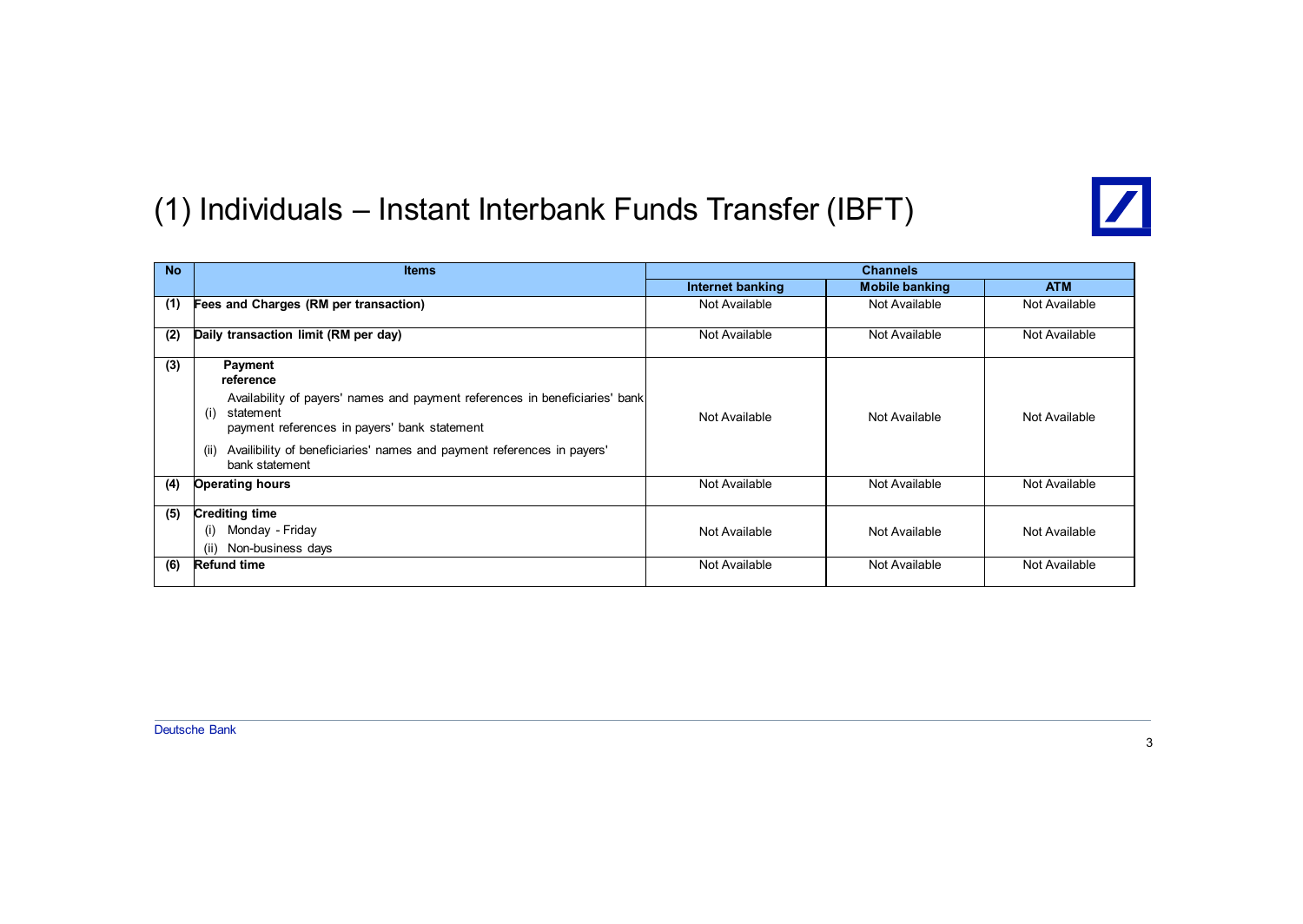

### (1) Individuals – RENTAS

| <b>No</b> | <b>Items</b>                                                                                                                                                                                                                                                       |                                                   | <b>Channels</b>       |                                        |
|-----------|--------------------------------------------------------------------------------------------------------------------------------------------------------------------------------------------------------------------------------------------------------------------|---------------------------------------------------|-----------------------|----------------------------------------|
|           |                                                                                                                                                                                                                                                                    | <b>Internet banking</b>                           | <b>Mobile banking</b> | Over-the-counter (OTC)                 |
| (1)       | Fees and Charges (RM per transaction)                                                                                                                                                                                                                              | Not Available                                     | Not Available         | 5.00                                   |
| (2)       | Payment reference<br>Availibility of payers' names and payment references in beneficiaries' bank<br>(i) statement<br>payment references in payers' bank statement<br>(ii) Availibility of beneficiaries' names and payment references in payers'<br>bank statement | Not Available                                     | Not Available         | Yes<br>Yes                             |
| (3)       | <b>Operating hours</b>                                                                                                                                                                                                                                             | Not Available                                     | Not Available         | Banking hours (9.30am<br>to $4.00pm$ ) |
| (4)       | <b>Crediting time</b>                                                                                                                                                                                                                                              |                                                   |                       |                                        |
|           | Monday - Friday<br>(i)<br>(ii) Non-business days                                                                                                                                                                                                                   | Same day crediting within 30mins<br>Not Available |                       |                                        |
| (5)       | <b>Refund time</b>                                                                                                                                                                                                                                                 |                                                   | Immediate             |                                        |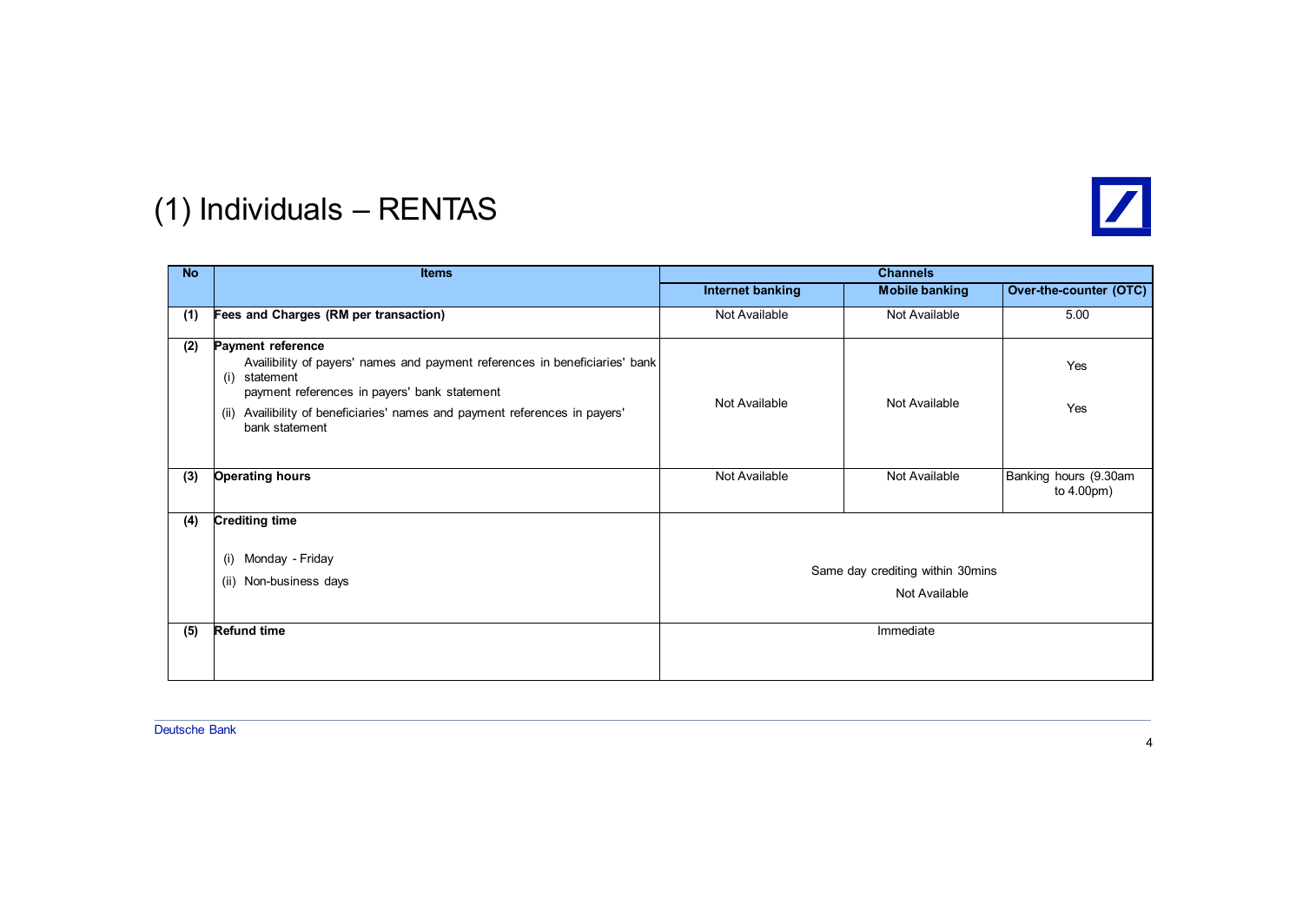## (1) Individuals – Financial Process Exchange (FPX) and Direct Debit  $\boxed{\nearrow}$

| <b>No</b> | <b>Items</b>                          | <b>FPX</b>    | <b>Interbank Direct Debit</b> |
|-----------|---------------------------------------|---------------|-------------------------------|
| (1)       | Fees and Charges (RM per transaction) | Not Available | Not Available                 |
| (2)       | <b>Merchants</b>                      | Not Available | Not Available                 |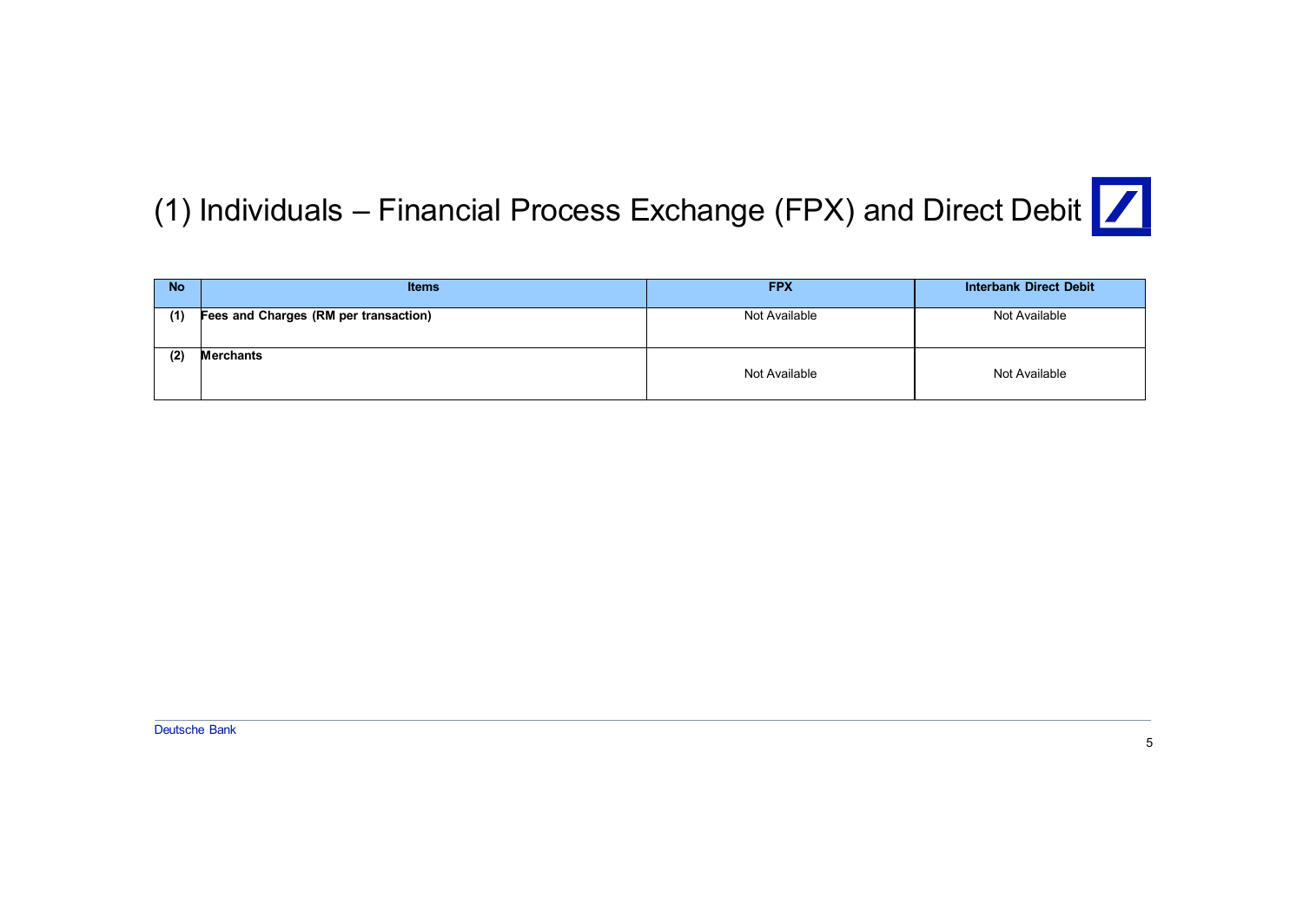#### (1) Individuals – Other related fees/charges for online banking (internet and mobile banking)



| <b>No</b>      |       | <b>Items</b>                   | <b>RM</b>     |
|----------------|-------|--------------------------------|---------------|
| $\mathbf 1$    |       | Other related<br>charges       |               |
|                | (i)   | Maintenance / subscription fee |               |
|                | (ii)  | Security tokens                |               |
|                | (iii) | Annual digital certificates    | Not Available |
|                | (iv)  | Salary payment / payroll       |               |
|                | (v)   | Notification / SMS             |               |
|                | (vi)  | Training                       |               |
| $\overline{2}$ |       | Incentives and packages        | Not Available |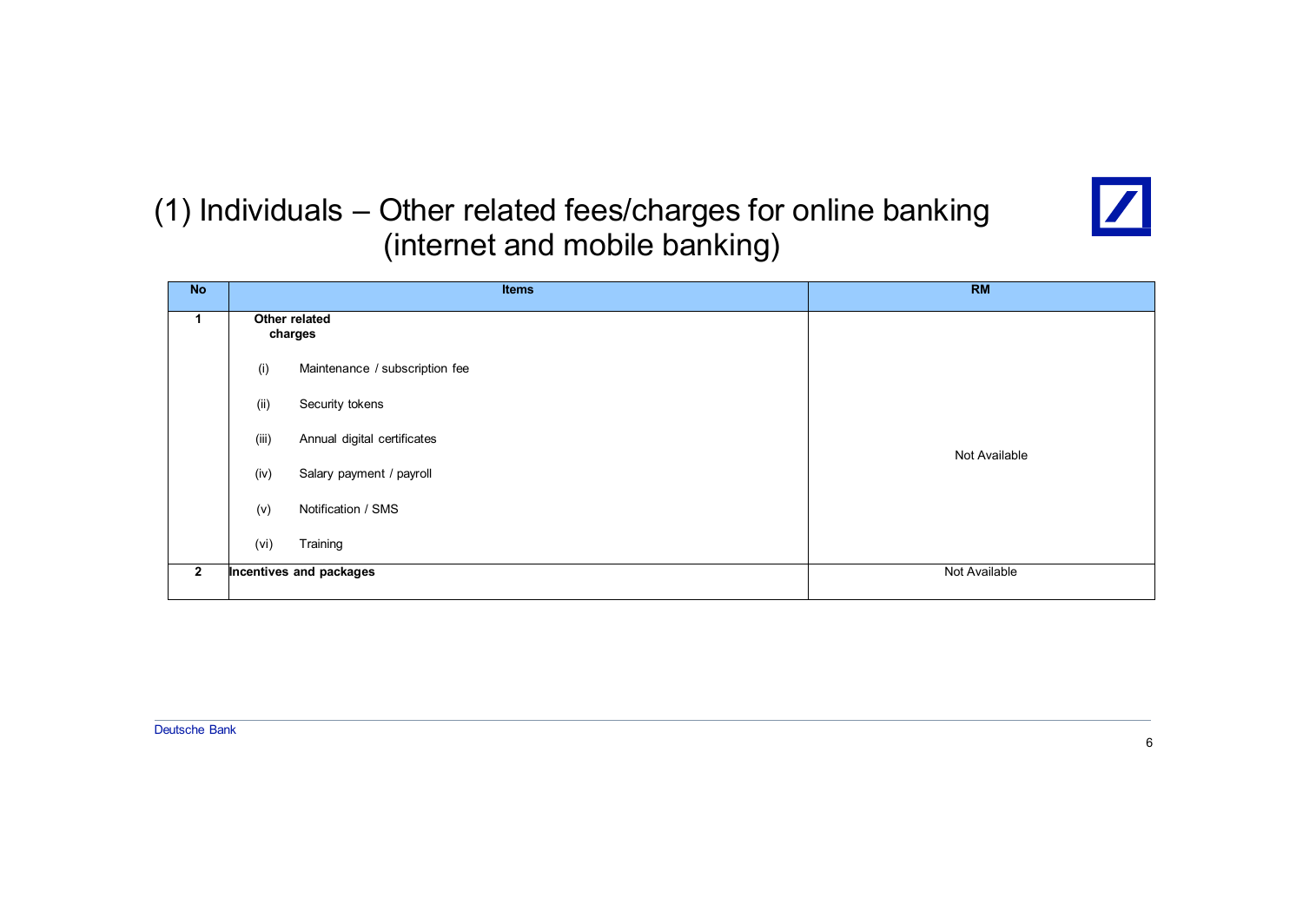

#### (2) Business – Internal Funds Transfer

| <b>No</b> | <b>Items</b>                                                                                                                                                                                                                                                                    | <b>Channels</b>                                                   |                       |               |                                                   |  |
|-----------|---------------------------------------------------------------------------------------------------------------------------------------------------------------------------------------------------------------------------------------------------------------------------------|-------------------------------------------------------------------|-----------------------|---------------|---------------------------------------------------|--|
|           |                                                                                                                                                                                                                                                                                 | Internet banking                                                  | <b>Mobile banking</b> | <b>ATM</b>    | Over-the-counter<br>(OTC)                         |  |
| (1)       | Fees and Charges (RM per transaction)<br>Sole-proprietors, partnership and SME <sup>1</sup><br>Other corporates                                                                                                                                                                 | Not Available<br>Waived                                           | Not Available         | Not Available | Waived<br>$10$ sen                                |  |
| (2)       | Daily transaction limit (RM per day)<br>Sole-proprietors, partnership and SME <sup>1</sup><br>Other corporates                                                                                                                                                                  | Not Available<br>No limit                                         | Not Available         | Not Available | No limit                                          |  |
| (3)       | <b>Payment reference</b><br>Availibility of payers' names and payment references in<br>beneficiaries' bank statement<br>(i)<br>payment references in payers' bank statement<br>Availibility of beneficiaries' names and payment references<br>(ii)<br>in payers' bank statement | Yes<br>Yes                                                        | Not Available         | Not Available | Yes<br>Yes                                        |  |
| (4)       | <b>Operating hours</b>                                                                                                                                                                                                                                                          | Cutoff time:<br>Local Currency: Anytime<br>Foreign Currency: 1500 | Not Available         | Not Available | Banking hours<br>(9.30am to<br>4.00 <sub>pm</sub> |  |
|           |                                                                                                                                                                                                                                                                                 |                                                                   | For all channels      |               | Over-the-<br>counter (OTC)                        |  |
| (5)       | <b>Crediting time</b>                                                                                                                                                                                                                                                           |                                                                   |                       |               |                                                   |  |
|           | (i) Monday - Friday<br>Non-business days<br>(ii)                                                                                                                                                                                                                                | Same day<br>Not Available                                         |                       |               | Immediate<br>Not available                        |  |
| (6)       | <b>Refund time</b>                                                                                                                                                                                                                                                              |                                                                   | Immediate             |               | Immediate                                         |  |

Deutsche Bank <sup>1</sup> For manufacturing sector, sales turnover not exceeding RM50 mil or full-time employees not exceeding 200 workers; for services and other sectors, sales turnover not exceeding RM20 mil or full-time employees not exceedi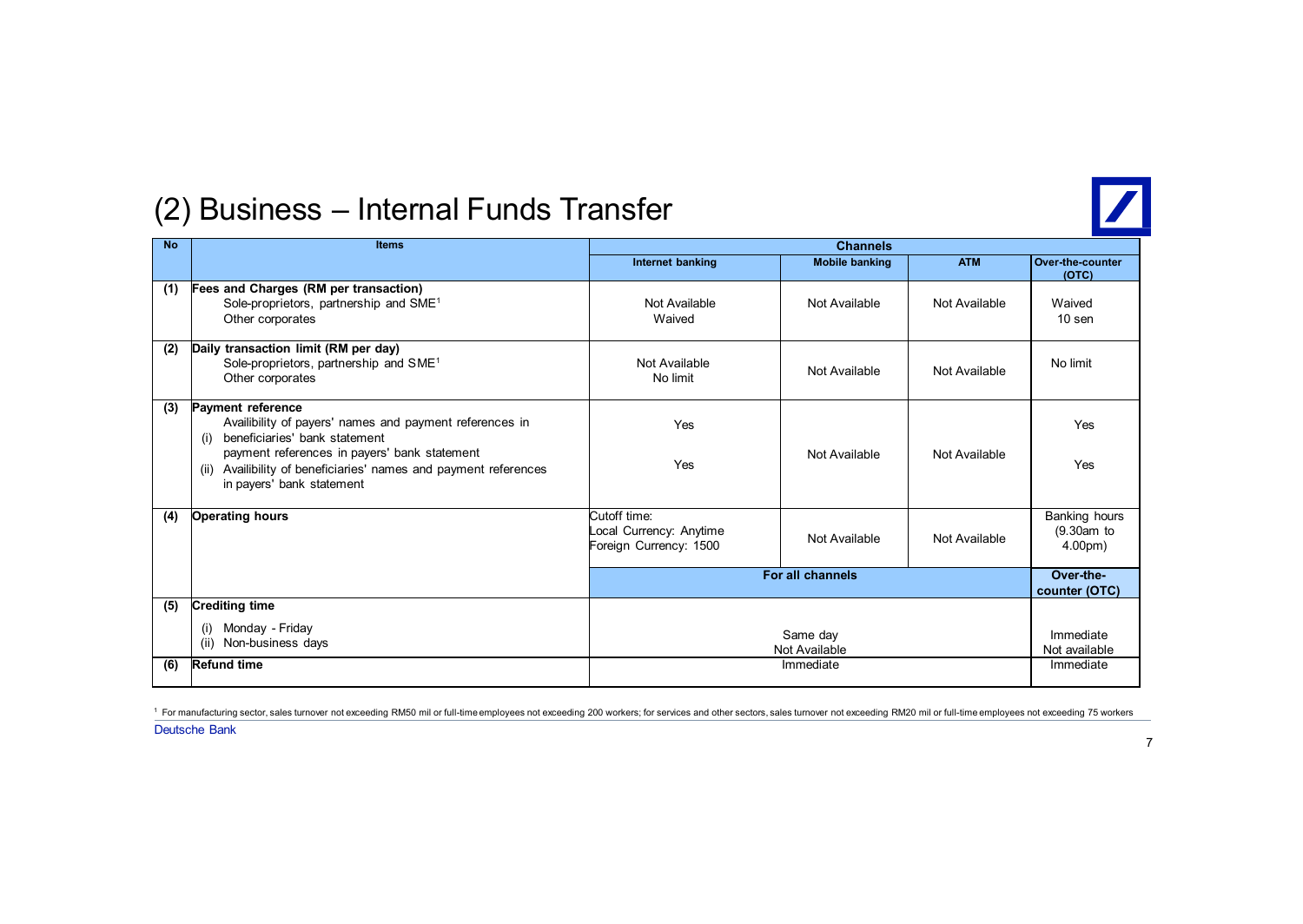

#### (2) Business – Interbank GIRO (IBG)

| <b>No</b> | Items                                                                                                                                                                                                                                                                    | <b>Chan nels</b>                                                                                                                                                                                                  |                       |                  |                                                       |  |
|-----------|--------------------------------------------------------------------------------------------------------------------------------------------------------------------------------------------------------------------------------------------------------------------------|-------------------------------------------------------------------------------------------------------------------------------------------------------------------------------------------------------------------|-----------------------|------------------|-------------------------------------------------------|--|
|           |                                                                                                                                                                                                                                                                          | <b>Internet banking</b>                                                                                                                                                                                           | <b>Mobile banking</b> | <b>ATM</b>       | Over-the-counter (OTC)                                |  |
| (1)       | Fees and Charges (RM per transaction)<br>Sole-proprietors, partnership and SME <sup>1</sup><br>Other corporates                                                                                                                                                          | Not Available<br>10 sen                                                                                                                                                                                           | Not Available         | Not Available    | 10 sen<br>50.00                                       |  |
| (2)       | Daily transaction limit (RM per day)<br>Sole-proprietors, partnership and SME <sup>1</sup><br>Other corporates                                                                                                                                                           | Not Available<br>RM1mil per transaction and there is<br>no daily limit                                                                                                                                            | Not Available         | Not Available    | RM1mil per transaction and there is no<br>daily limit |  |
| (3)       | Payment reference<br>Availibility of payers' names and payment references in<br>(i)<br>beneficiaries' bank statement<br>payment references in payers' bank statement<br>Availibility of beneficiaries' names and payment references in<br>(ii)<br>payers' bank statement | Yes<br>Yes                                                                                                                                                                                                        | Not Available         | Not Available    | Yes<br>Yes                                            |  |
| (4)       | <b>Future-dated payments</b>                                                                                                                                                                                                                                             | Yes                                                                                                                                                                                                               | Not Available         | Not Available    | Yes                                                   |  |
| (5)       | <b>Operating hours</b>                                                                                                                                                                                                                                                   | Cutoff time - 5:00 PM                                                                                                                                                                                             | Not Available         | Not Available    | Banking hours (9.30am to 4.00pm)                      |  |
|           |                                                                                                                                                                                                                                                                          |                                                                                                                                                                                                                   |                       | For all channels |                                                       |  |
| (6)       | <b>Crediting time</b><br>(i) Monday - Friday<br>Before 5.00am<br>5.01am-8.00 am<br>8.01am-11.00am<br>11.01am-2.00pm<br>2.01pm-5.00pm<br>After 5.00pm<br>Non-business days<br>(ii)                                                                                        | **Note this is referring to crediting time for incoming Giro under normal circumstances<br>By 11:00 AM<br>By 2:00 PM<br>By 5:00 PM<br>By 8:20 PM<br>By 11:00 PM<br>By 11:00 AM<br>Next Business Day - by 11:00 AM |                       |                  |                                                       |  |
| (7)       | <b>Refund time</b><br>Monday - Friday<br>Before 5.00am<br>5.01am-8.00 am<br>8.01am-11.00am<br>11.01am-2.00pm<br>2.01pm-5.00pm<br>After 5.00pm                                                                                                                            | By 5:00 PM<br>By 8:20 PM<br>By 11:00 PM<br>By 11:00 am, next Business Day<br>By 11:00 am, next Business Day<br>By 5:00 PM                                                                                         |                       |                  |                                                       |  |

Deutsche Bank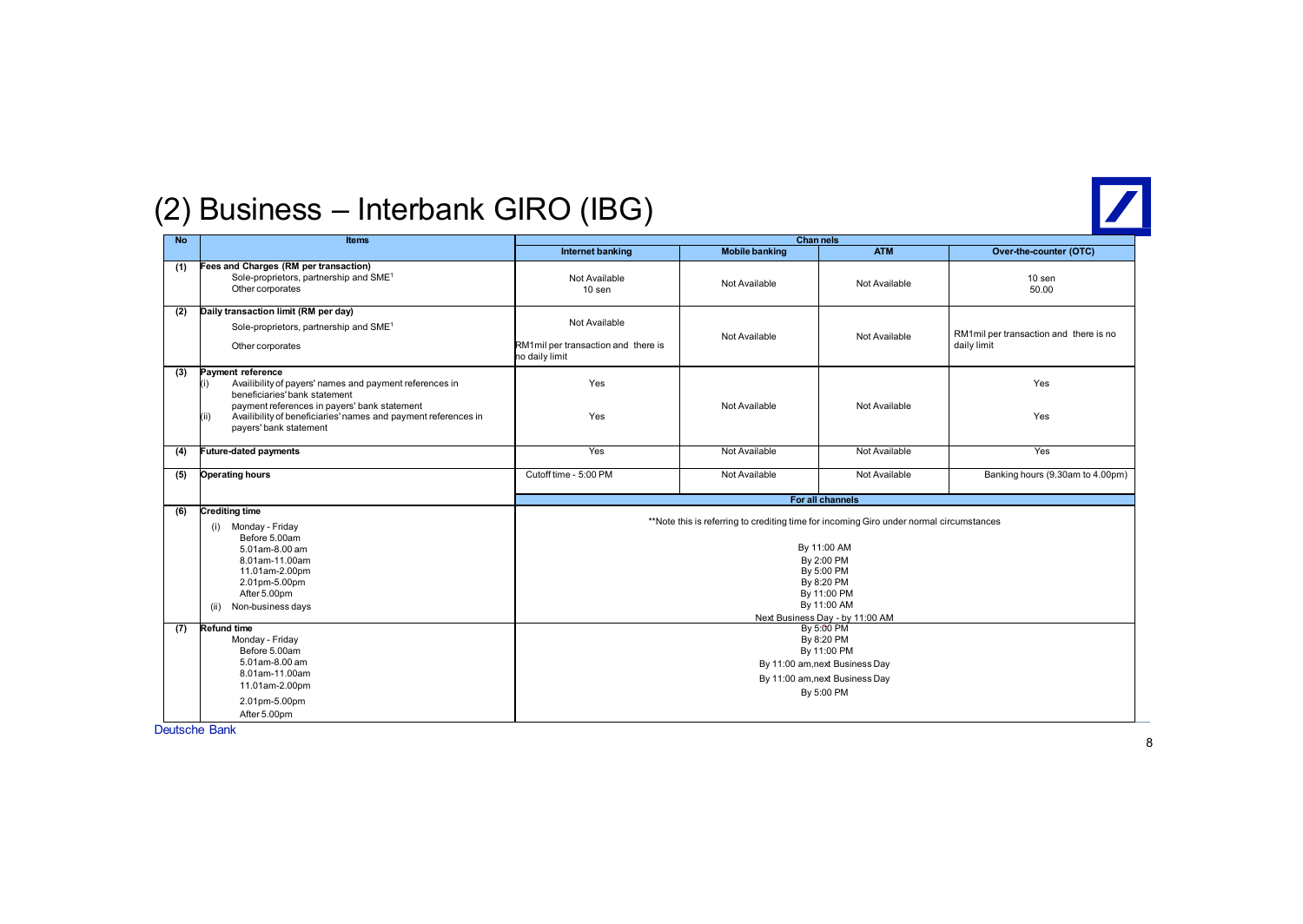

#### (2) Business – DuitNow

| <b>No</b> | <b>Items</b>                                                                                                                                                 | <b>Channels</b>         |                                |                                |                                     |
|-----------|--------------------------------------------------------------------------------------------------------------------------------------------------------------|-------------------------|--------------------------------|--------------------------------|-------------------------------------|
|           |                                                                                                                                                              | Internet banking        | <b>Mobile banking</b>          | <b>ATM</b>                     | Over-the-counter (OTC) <sup>1</sup> |
| (1)       | Fees and Charges (RM per transaction)<br>DUitNow (Pay-to-Account and Pay-to-Proxy)<br>Sole-proprietors, partnership and SME <sup>1</sup><br>Other corporates | Not Available<br>RM0.50 | Not Available<br>Not Available | Not Available<br>Not Available | Not Available<br>Not Available      |
|           | DuitNow AutoDebit (Real-Time-Debit)<br>Sole-proprietors, partnership and SME <sup>1</sup><br>Other corporates                                                | Not Available<br>RM1.50 | Not Available<br>Not Available | Not Available<br>Not Available | Not Available<br>Not Available      |

 $\sim$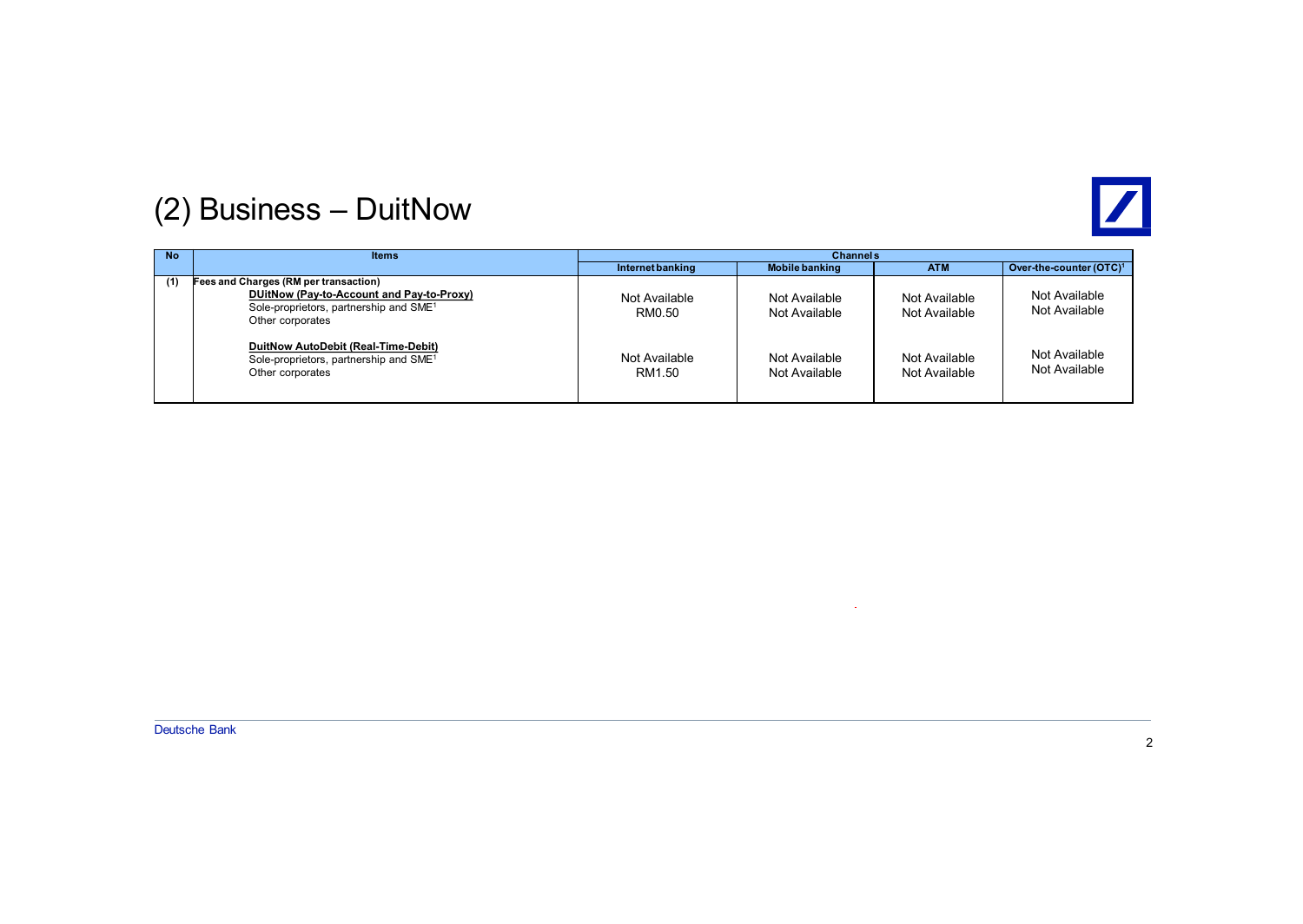

### (2) Business – RENTAS

| <b>No</b> | <b>Items</b>                                                                                                                                 | <b>Channels</b>                                   |                       |                                        |
|-----------|----------------------------------------------------------------------------------------------------------------------------------------------|---------------------------------------------------|-----------------------|----------------------------------------|
|           |                                                                                                                                              | Internet banking                                  | <b>Mobile banking</b> | Over-the-counter (OTC)                 |
| (1)       | Fees and Charges (RM per transaction)<br>Sole-proprietors, partnership and SME <sup>1</sup><br>Other corporates                              | Not Available<br>10.00                            | Not Available         | 5.00<br>50.00                          |
| (2)       | <b>Payment reference</b>                                                                                                                     |                                                   |                       |                                        |
|           | Availibility of payers' names and payment references in beneficiaries' bank statement<br>(i)<br>payment references in payers' bank statement | Yes                                               |                       | Yes                                    |
|           | Availibility of beneficiaries' names and payment references in payers' bank statement<br>(ii)                                                | Yes                                               | Not Available         | Yes                                    |
|           |                                                                                                                                              |                                                   |                       |                                        |
| (3)       | <b>Operating hours</b>                                                                                                                       | Cutoff time: 1400                                 | Not Available         | Banking hours (9.30am to<br>$4.00pm$ ) |
|           |                                                                                                                                              |                                                   | For all channels      |                                        |
| (4)       | <b>Crediting time</b><br>Monday - Friday<br>(i)<br>(ii)<br>Non-business days                                                                 | Same day crediting within 30mins<br>Not Available |                       |                                        |
| (5)       | <b>Refund time</b>                                                                                                                           |                                                   | Immediate             |                                        |
|           |                                                                                                                                              |                                                   |                       |                                        |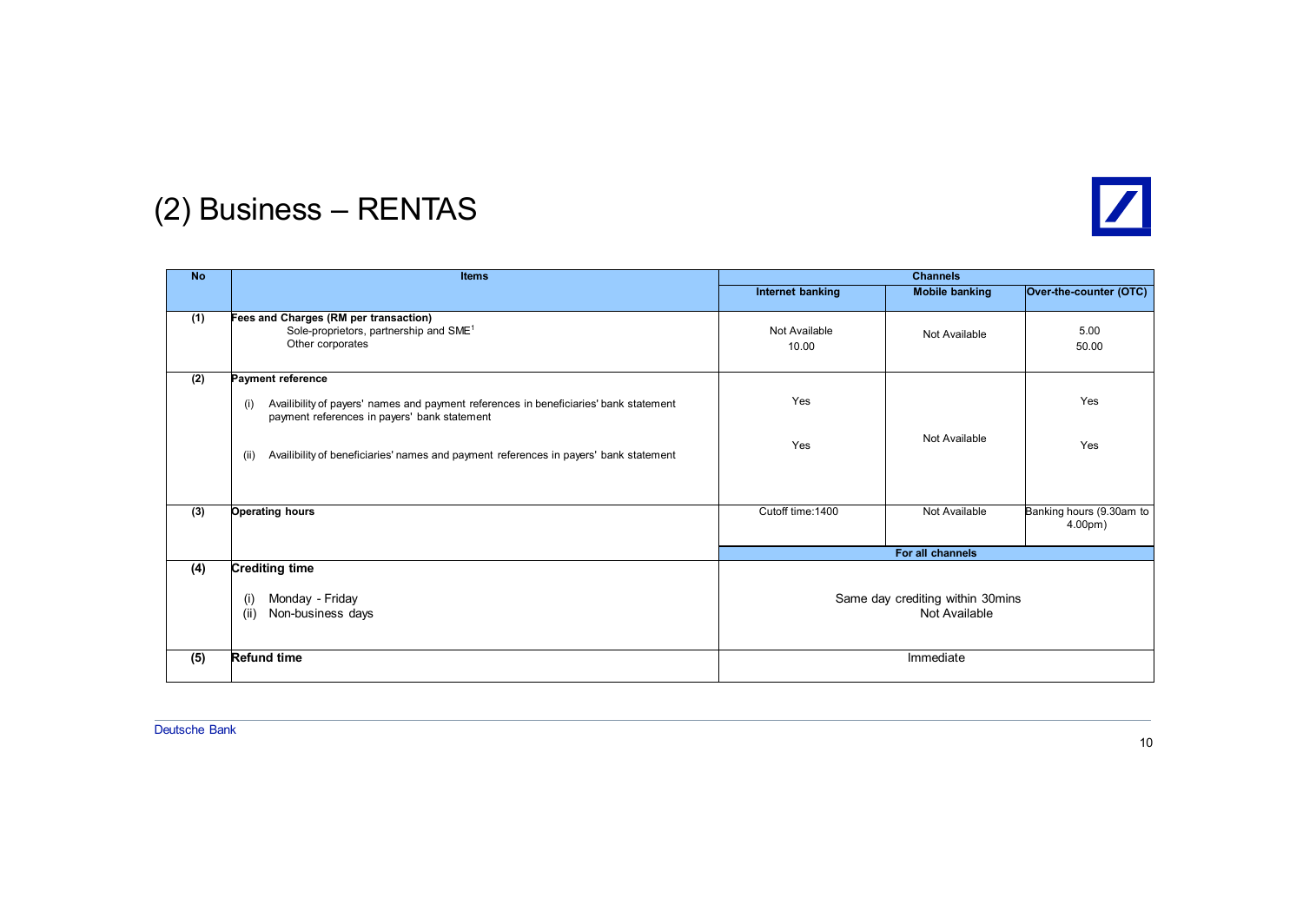#### (2) Business – Financial Process Exchange (FPX) and Direct Debit



| <b>No</b> | <b>Items</b>                                       |                  | <b>FPX</b>       | <b>Interbank Direct Debit</b>                                                                          |
|-----------|----------------------------------------------------|------------------|------------------|--------------------------------------------------------------------------------------------------------|
|           |                                                    | B <sub>2</sub> C | B <sub>2</sub> B |                                                                                                        |
| (1)       | Fees and Charges (RM per transaction)              |                  |                  |                                                                                                        |
|           | Sole-proprietors, partnership and SME <sup>1</sup> | Not Available    | Not Available    | Not Available                                                                                          |
|           | Other corporates                                   | Free-of-charge   | Free-of-charge   | RM3.00 per registration<br>RM3.00 per instruction<br>RM3.00 per registration<br>RM3.00 per instruction |
| (2)       | <b>Merchants</b>                                   | Not Available    | Not Available    | 1. [Name of merchant]<br>2. [Name of merchant]                                                         |

<sup>1</sup> For manufacturing sector, sales turnover not exceeding RM50 mil or full-time employees not exceeding 200 workers; for services and other sectors, sales turnover not exceeding RM20 mil or full-time employees not exceeding 75 workers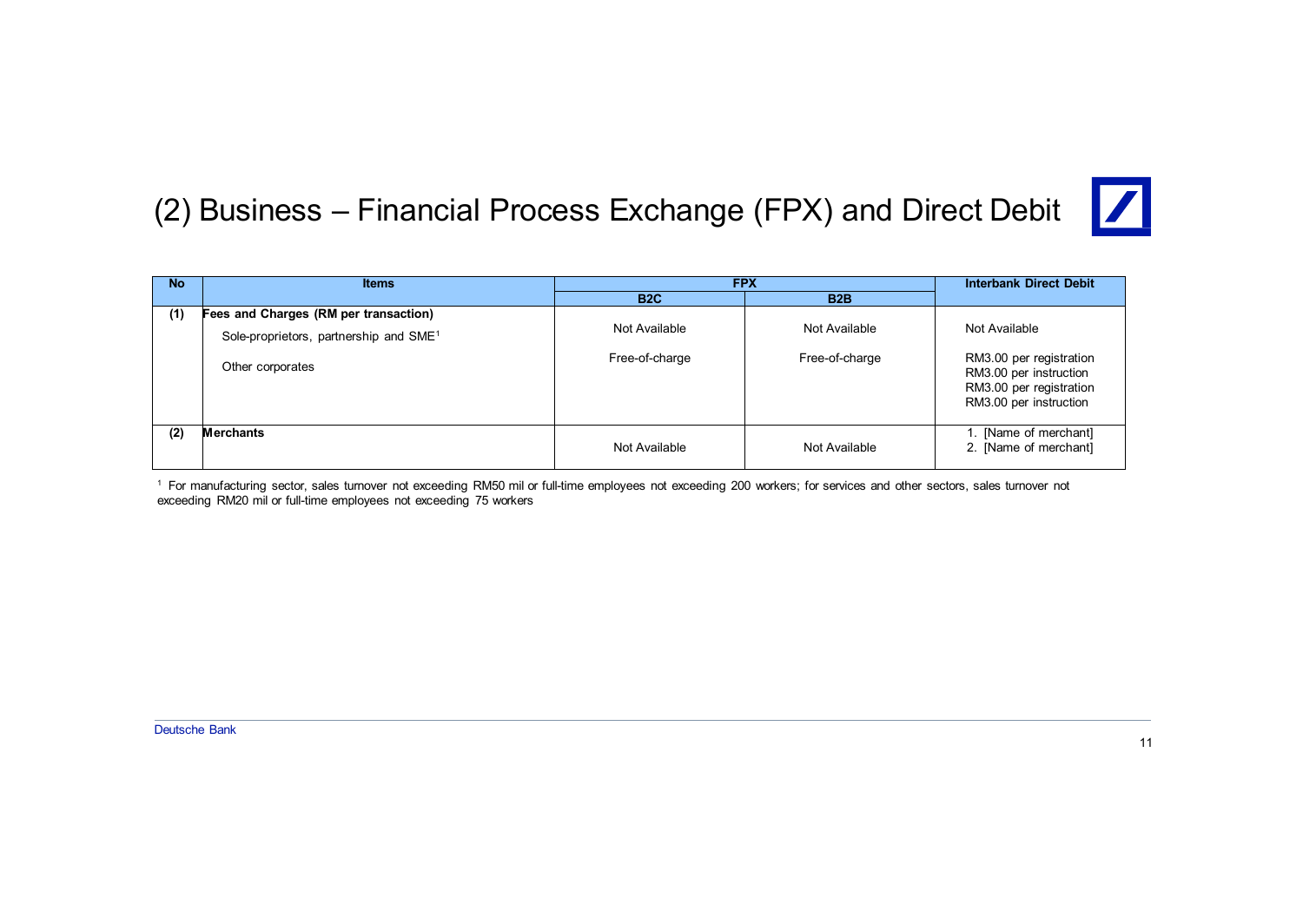#### (2) Business – Other related fees/charges for online banking (internet and mobile banking)



| <b>No</b>      | <b>Items</b>                                                                                                                                                                                           | Sole-proprietors, partnership and<br>SME <sup>1</sup> | <b>Other corporates</b>                                                                                                                     |
|----------------|--------------------------------------------------------------------------------------------------------------------------------------------------------------------------------------------------------|-------------------------------------------------------|---------------------------------------------------------------------------------------------------------------------------------------------|
|                | Other related<br>charges<br>Maintenance / subscription fee<br>(i)<br>Security tokens<br>(iii)<br>Annual digital certificates<br>(iii)<br>(iv)<br>Salary payment / payroll<br>Notification / SMS<br>(v) | Not Available                                         | RM7,500 per month*<br>Digipass: RM30.00<br>DbSecure Soft Token: FOC<br>DbSecure Hard Token: RM150<br><b>NIL</b><br>$10$ sen<br>Not offering |
| $\overline{2}$ | (vi)<br>Training<br>Incentives and packages                                                                                                                                                            | Not Available                                         | RM800 per hour<br>Not Available                                                                                                             |

\*Note : Applicable for Non-Client Self Administered. If Client Self Administered, charges are waived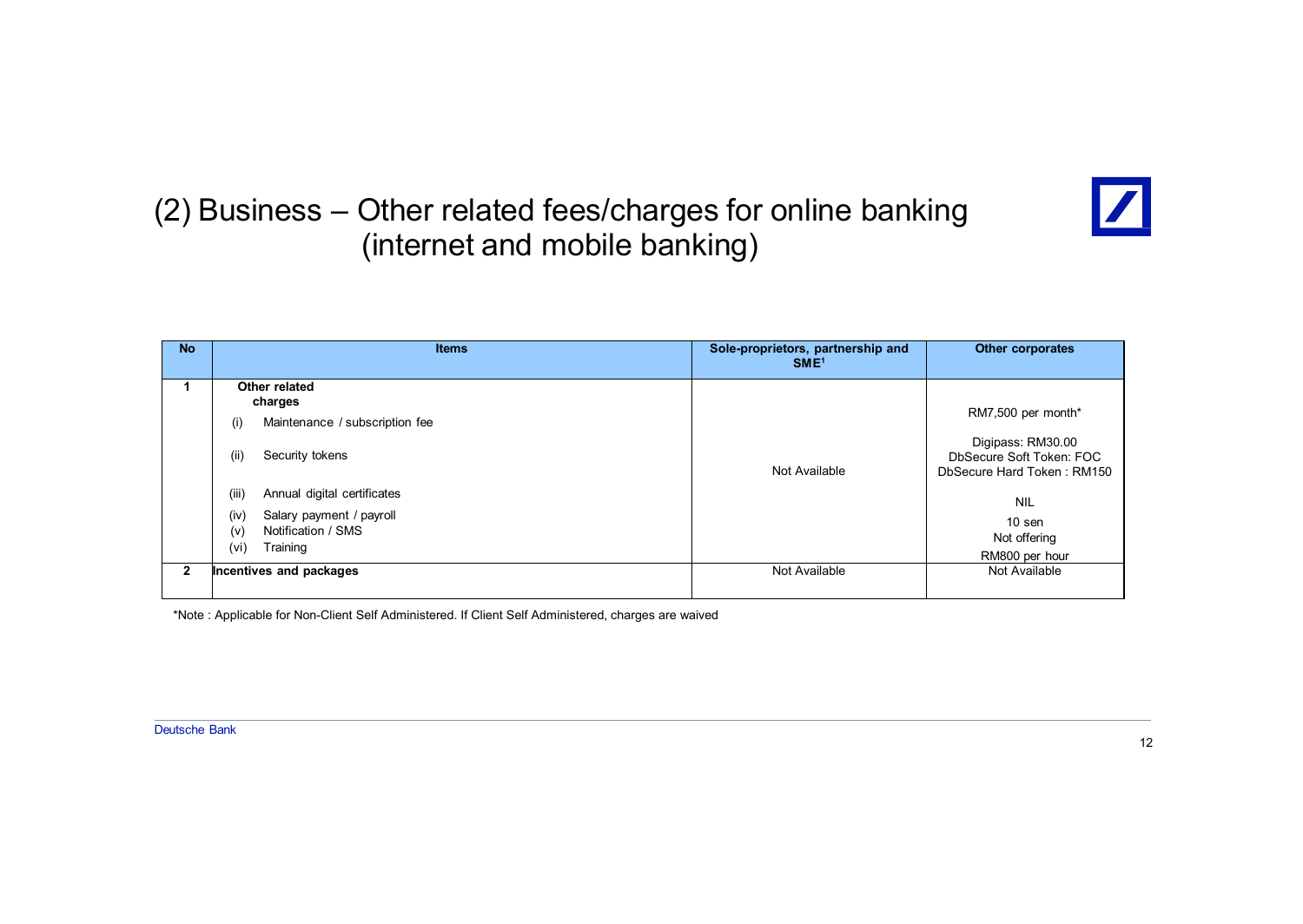

#### Debit Card

#### **(1) Individuals**

| <b>No</b>                                                           | <b>Items</b>                                       | Standalone domestic | <b>Standalone</b>                 | Combo debit card <sup>1</sup> |               |
|---------------------------------------------------------------------|----------------------------------------------------|---------------------|-----------------------------------|-------------------------------|---------------|
|                                                                     |                                                    | debit card          | International brand<br>debit card | <b>Domestic</b>               | International |
| (1)                                                                 | Daily point-of-sale transaction limit (RM per day) | Not Available       | Not Available                     |                               |               |
| (2)                                                                 | <b>Incentives</b>                                  | Not Available       | Not Available                     | Not Available                 |               |
| $11$ Cards with both domestic debit and international debit schemes |                                                    |                     |                                   |                               |               |

#### **(2) Businesses**

| <b>No</b> | <b>Items</b>                                                   | Standalone domestic | <b>Standalone</b>   | Combo debit card <sup>1</sup> |               |
|-----------|----------------------------------------------------------------|---------------------|---------------------|-------------------------------|---------------|
|           |                                                                | debit card          | International brand | <b>Domestic</b>               | International |
|           |                                                                |                     | debit card          |                               |               |
| (1)       | Daily point-of-sale transaction limit (RM per day)             | Not Available       | Not Available       |                               |               |
|           |                                                                |                     |                     |                               |               |
| (2)       | <b>Incentives</b>                                              | Not Available       | Not Available       |                               | Not Available |
|           | Cards with both domestic debit and international debit schemes |                     |                     |                               |               |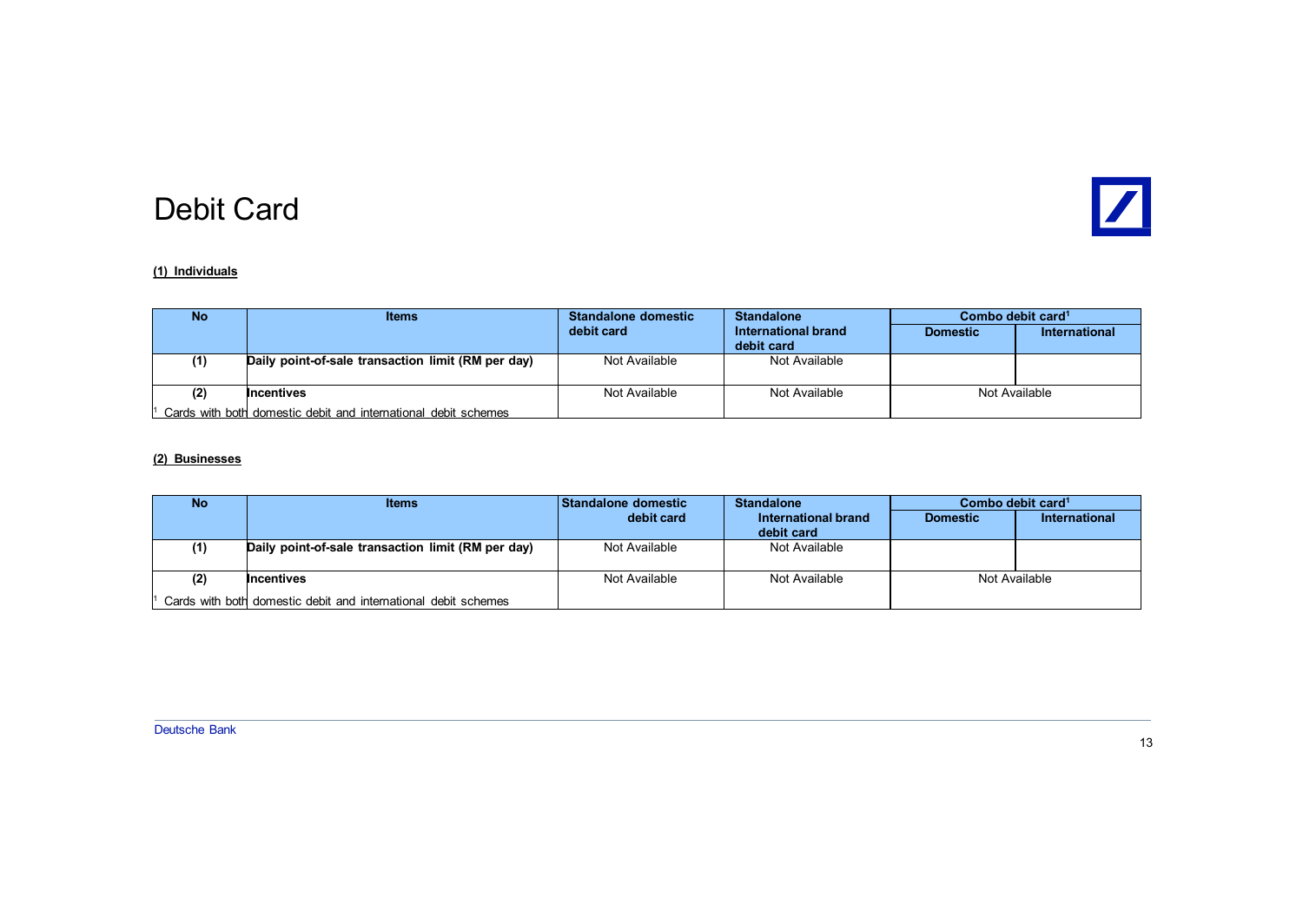

#### Cheque and Current Account Services

|                                                              | <b>RM</b>               | <b>Effective date</b>                   |
|--------------------------------------------------------------|-------------------------|-----------------------------------------|
| Fee per cheque issued via internet banking for business only | 3.00                    | Deutsche Bank Existing Fee              |
|                                                              | <b>Type of accounts</b> | Interest rate/profit rate (% per annum) |
| Interest rate/profit rate of current accounts                | Basic<br>Premium        | Not Available<br>Not Available          |